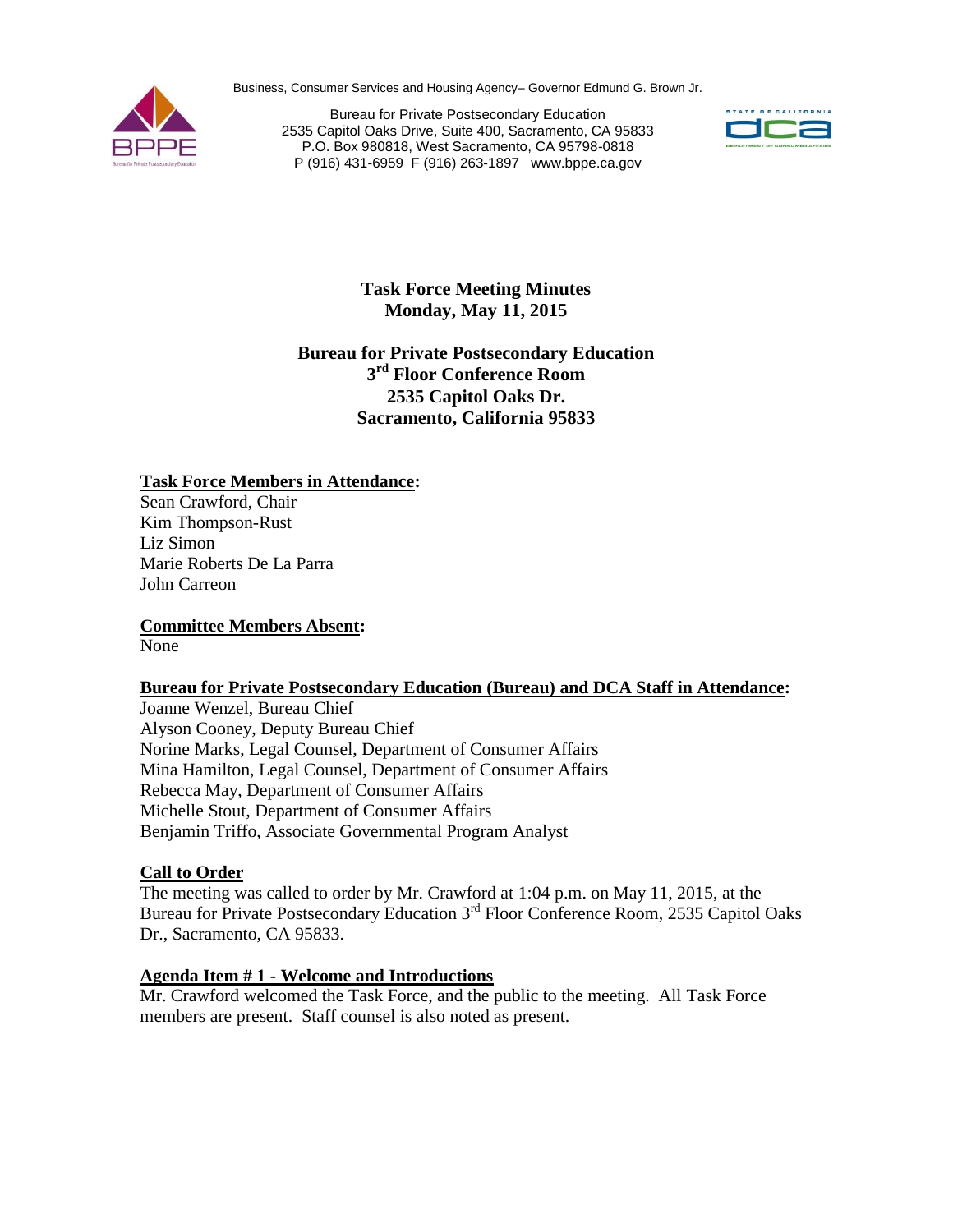#### **Agenda Item #2 – Approval of Minutes-April 16, 2015.**

 **Carreon:** Aye). Mr. Crawford motioned to approve minutes as presented, Ms. De La Parra seconded. All approved. (**Crawford:** Aye, **Thompson-Rust:** Aye, **Simon:** Aye, **De La Parra:** Aye,

## **Agenda Item #3 – Discuss Task Force Report Mandated by California Education Code (CEC) section 94880.1**

### **(a). Contents of Report**

 Mr. Carreon recommended that the Task Force start by looking at the School Performance Fact Sheets to see what information is included, and what can be improved upon for students at High Technology Institutions. He also emphasized that High Tech Institutions needs to be defined, so it doesn't focus on just one type of school, aka just coding. It was noted that the best way to define these institutions would be by characteristics, and not necessarily the programs they offer.

 curriculum, are short term, do not receive Title IV funds, are competency based, and The Task Force had a lengthy discussion about the various characteristics, and Ms. Wenzel summarized by saying that these programs seem to offer employer driven are project driven. She also mentioned that these programs seem to have strict admissions, attendance, and refund requirements. Ms. Wenzel also recommended looking at the previous Bureau's policy on refunds for shorter term programs, and see if they would make sense with High Technology Institutions.

 While looking at the term "High Quality Training Programs" it was asked what high success, due to the fact that some come to these institutions because they want to quality entailed. Ms. Simon says that industry experts would say job placement rate. Mr. Carreon stated that this shouldn't be the only metric to measure quality. Ms. Simon recommended that instead of using the term "High Quality" when defining a school, the Task Force should use the term "High Outcomes". This will allow the Task Force to view the outcomes not just as job placements, but as demonstrated open a business, seeking a promotion, etc.

 technology field for which there is a demonstrated shortage" be defined as well. The BRIC is doing (Brazil, Russia, India, and China). Ms. Wenzel recommended that "innovative subject matter", and "high demand Task Force discussed that while this report will be focused on technology as a broad term, it should be noted that it can also be applied to any field (broadband, green technology). Ms. De La Parra recommends that the Task Force looks at what the

BRIC is doing (Brazil, Russia, India, and China).<br>Ms. Simon stated that there needs to be a quicker turnaround process when innovation, as programs will be consistently up to date. institutions apply for licensure, change programs, open a new branch, change faculty, etc. with BPPE. By doing this, students will be kept on the cutting edge of

Ms. Thompson-Rust said that this relates to CEC Section  $94880.1(a)(3)(C)$ , and that something the state can do is increase staffing at the BPPE. It was also noted by Ms. Thompson-Rust that the workshops that the BPPE has put on have been extremely helpful, and also recommended potentially doing peer review workshops for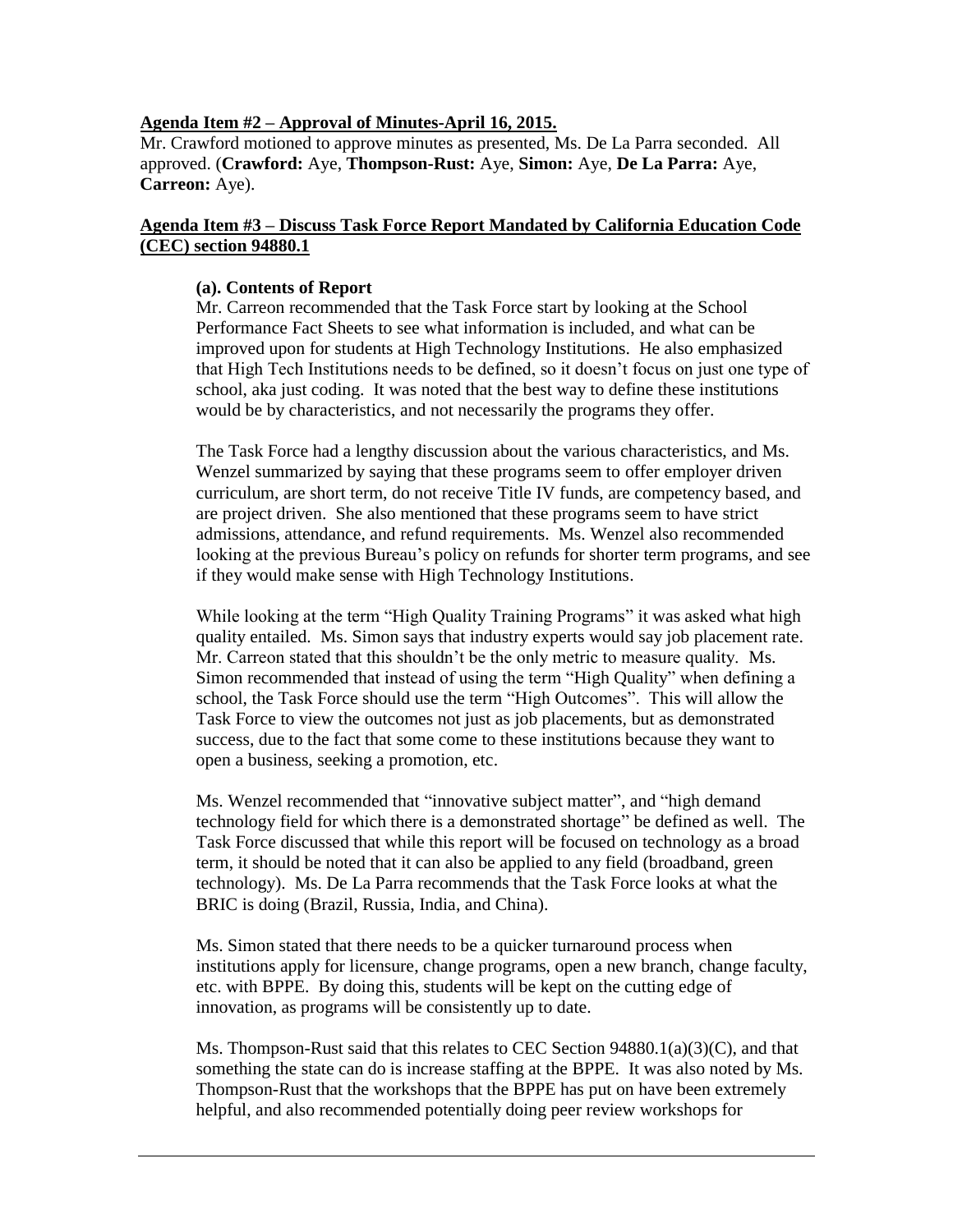institutions applying to be approved by the Bureau. Ms. De La Parra agreed. Ms. Wenzel recommended having a Licensing Unit expert come in and speak about turnaround times, and where areas of opportunity lie.

 from the Task Force, if there needs to be a different set of disclosures prior to SPFS should state that there are no credits given for courses, and no credits can be know why students enroll (promotion, open a business, to be freelance), and if the schools are tracking the reasons. Mr. Carreon said that most students are high performing, and often already have degrees, and that it tends to be because they want to be self-employed. Ms. Simon noted that about 25% of the time, companies are paying for their employees to attend. Mr. Crawford circled back to CEC Section  $94880.1(a)(3)(A)$  asking for any input enrolling. Ms. Simon recommends taking out language from the School Performance Fact Sheet (SPFS) that does not apply to these programs. Mr. Carreon said that the transferred. Mr. Crawford asked about the marketing, and how leads are identified. Ms. Simon and Mr. Carreon stated that all recruitment is digital, and most students initiate contact, not many students are contacted via leads. Ms. Wenzel wants to

 minimum program length needed to be defined. Mr. Carreon and Ms. Simon stated change that could be made to the disclosures is the stated student reason for attending, and program completion rate. It was brought up that there is a maximum program length to be considered High Technology Institution (roughly at most six months); it was asked if there is a minimum program length, what outcomes are tracked from these programs, and if a that outcomes are not tracked in these shorter term programs. Ms. Wenzel stated a

Mr. Crawford recommends having experts speak about the type of data that they gather and maintain regarding the above items.

Ms. Simon recommends having the set disclosures, but allowing schools to go above and beyond in their online information.

 Crawford also recommended having student volume as a metric. Mr. Crawford stated that some relevant information for a standardized SPFS for High Technology Institutions would include placement rates, salary and wage. Mr.

 agreement, with certain modifications, though they must be explicitly defined, and Ms. Wenzel stated that there should be a standard catalog, and standard enrollment anything not stated will be left up to interpretation.

 other fields as well. The Task Force also mentioned institutions that would take portions of a recent graduate's salary after securing them a job, but it was also noted that this is present in

 disclosures for students who are potentially using GI funds. Mr. Carreon brought up the topic of GI funding, and if there needs to be additional